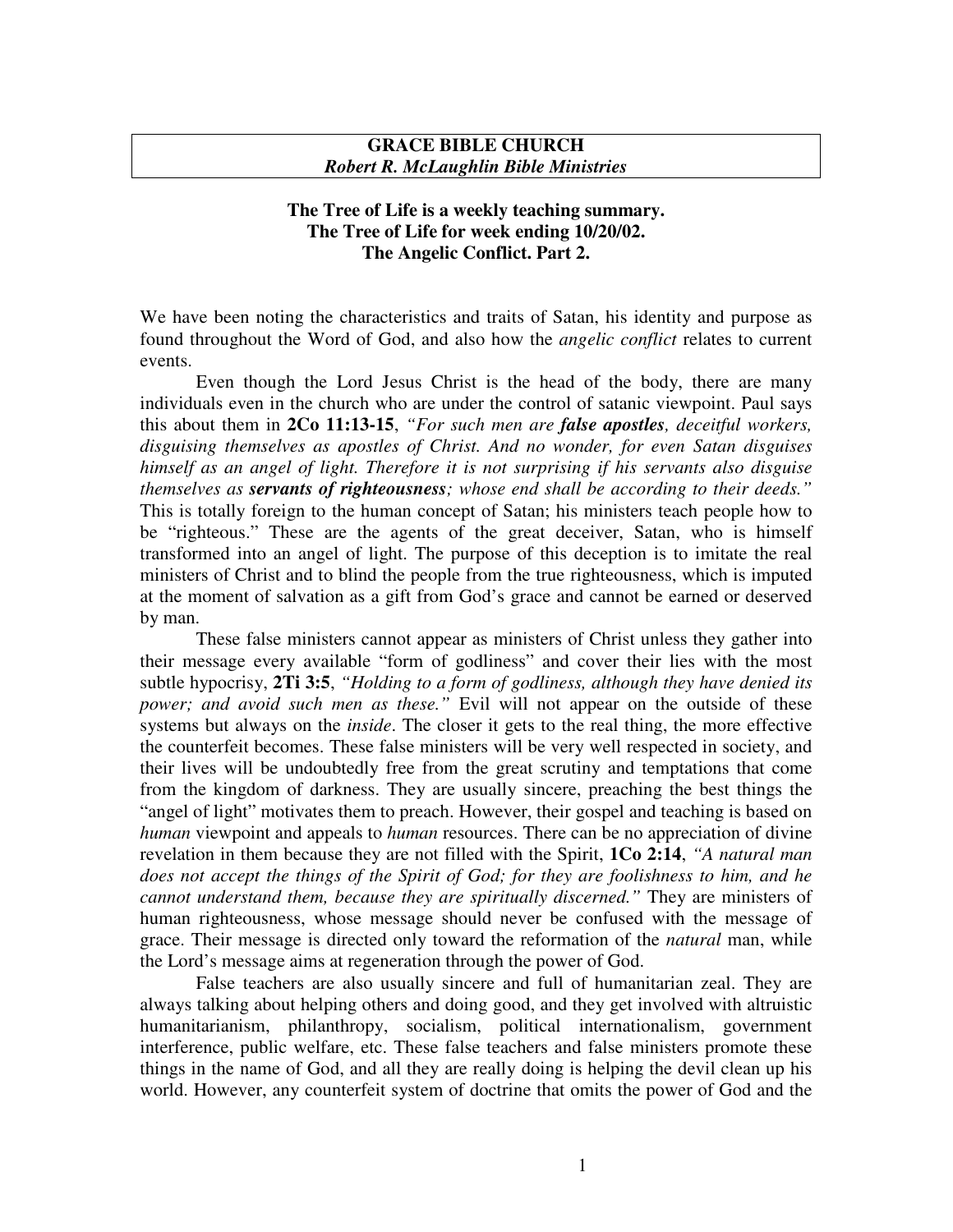grace of God is used by the strategy of Satan to blind the believer from the real truth. Satan can quote the Bible, but he distorts the Bible, as we saw from our study of **Gen 3:1**. Satan is a master of twisting, distorting, and misinterpreting the scriptures.

In his endeavor to be like God and control God's people, Satan will *allow* and even *promote* some of the great scriptural subjects, but he will always distort them (for example, the subjects of tongues, physical health, life after death, morality, unfulfilled prophecy, the baptism of the Spirit, etc). While those doctrines are all taught in their proper setting and importance in God's Word, the strategy of Satan deceives people by misquoting and misapplying them. This is how many are easily led to fix their attention on secondary things (whether true or untrue) and to neglect the essential principles of the Christian faith.

**Isa 14:12-14** *"How you have fallen from heaven, O star of the morning, son of the dawn! You have been cut down to the earth, you who have weakened the nations! But you said* in your heart, 'I will ascend to heaven; I will raise my throne above the stars of God, and *I will sit on the mount of assembly in the recesses of the north. I will ascend above the heights of the clouds; I will make myself like the Most High.'"*

Here are some important principles to note concerning Satan:

- 1. Satan's major purpose behind these five "I will"s is to be like the Most High as far as taking the title "possessor of heaven and earth."
- 2. As a part of his strategy, those under his influence teach others how to improve *human nature* while ignoring the *new creature* created by God. Most believers are too busy cleaning up the old man to make him presentable to the Lord, which is an impossibility.
- 3. The presence of gross evil in the world is not due to Satan's intention to have it so, but rather indicates Satan's *inability* to be like the Most High. Therefore, Satan promotes any programs, Christian or otherwise, that are designed to "improve the world."
- 4. Satan's ambition to be like God has led him to take on more than he can handle; he can not control planet earth, let alone the universe.
- 5. Satan deceives the world and even Christian churches to believe that he is totally opposite of God (which is true *inwardly*); however, what makes his deceptions so great are the *overt* similarities that he has with God.
- 6. The one thing Satan is after is worship from man, so much so that during the Tribulation period he will demand the worship of the people of the earth, or they will pay the penalty of death, **Rev 13:15**.
- 7. Any plans to clean up the world and make it "a better place to live" *complements* Satan's evil policies and his goal to be like God. Therefore, when believers get involved with improving the world, they will find little opposition, as they are contributing to promoting Satan. In fact, improving the devil's world will be rewarded by Satan.
- 8. All the counterfeit systems Satan has simply reveal his desire to be like the Most High. In other words, Satan watches what God does and then tries to counterfeit it as best as he can.
- 9. Religion is Satan's great counterfeit, and therefore he has: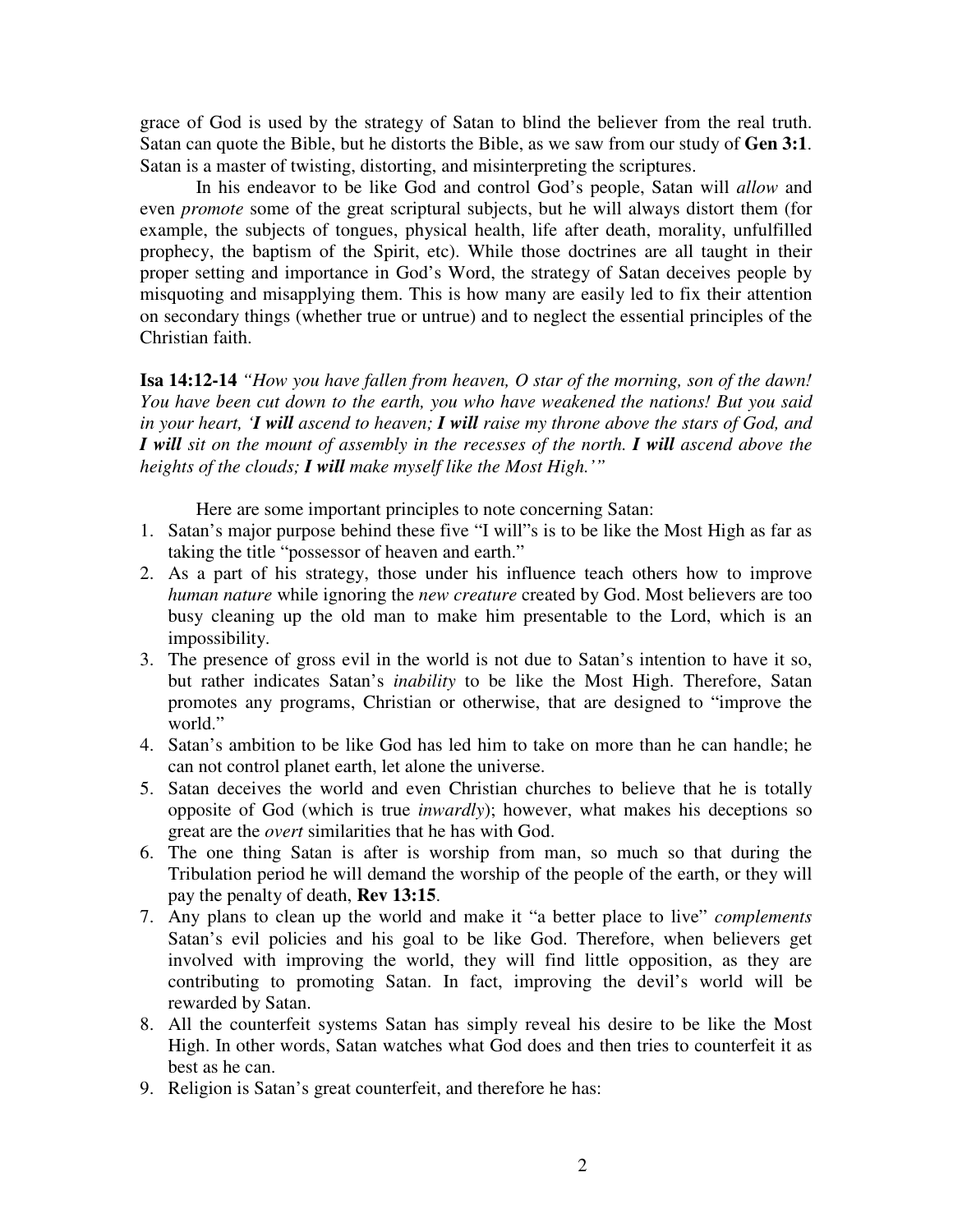- a. A counterfeit Gospel, **2Co 11:3-4**.
- b. Counterfeit ministers, **2Co 11:13-15**.
- c. Counterfeit doctrine, **1Ti 4:1**.
- d. A counterfeit Communion table, **1Co 10:19-21**.
- e. Counterfeit spirituality, **Gal 3:2-3**.
- f. Counterfeit righteousness, **Mat 19:16-28**. The Mosaic Law is distorted into self-righteousness, which rejects faith in Christ for relationship with God. This self-righteousness is based on morality in the cosmic system.
- g. Counterfeit righteousness (self-righteousness), **Mat 23:13-36**.
- h. Counterfeit power and dynamics (miracles, healing, tongues, etc.) **2Th 2:8-10**.
- j. A counterfeit system of gods, **2Th 2:3-4**.

**Isa 14:15-17** *"Nevertheless you will be thrust down to Sheol, to the recesses of the pit. Those who see you will gaze at you, they will ponder over you, saying, 'Is this the one who made the earth tremble, who shook kingdoms, who made the world like a wilderness and overthrew its cities, who did not allow his prisoners to go home?'"*

Being "thrust down to Sheol" is the third fall of Satan, which will be fulfilled at the end of the Millennium, **Rev 20:10**. Satan will spend eternity in the lake of fire, **Mat 25:41, Rev 20:10**, and he will be there with all members of the human race who rejected Christ as Savior, **Rev 20:12-15**. His prisoners are his fallen angels, whom he could never release from Tartarus. Before his fall, he was the prime minister for God here on this earth. Therefore, this earth became the theater of the invisible war. Here, where the fall took place, the Lord Jesus Christ glorified the Father, **Joh 17:4**.

It is true that Satan is still the god of this world, however, we will see this office taken from him when the Lord comes back to reign as the King of this earth. Earth will be the scene of the final triumph of the Lord Jesus Christ and Satan's final defeat. Before Satan's original fall, there was *one* will in the universe, the perfect will of God. There was no previous example of sin; this was the beginning of rebellion against the Most High God. Satan's sin is especially monstrous because he was created beautiful and perfect; he lacked nothing as the greatest of all creatures. However, like many humans, he was ungrateful and therefore devised his conspiracy.

There are many adverse results of Satan's rebellion, including the corruption of his character and the perversion of his power. In **Isa 14:12**, he will also be banished from heaven. Although he still retains some dignity from his original position (only God has the authority to rebuke him, **Jud 1:9**), he is destined to the "pit" of **Isa 14:15** and **Rev 20:3,10**.

Some may ask the question, "Why did a holy and righteous God who is allpowerful and all-knowing allow the fall of Satan and his angels to occur?" It introduced sin into the universe, affecting angels, all mankind, and even God Himself in the sense of His policies toward His creatures; as we know, nothing can ever change who and what He is. From the Bible we may presume the following reasons:

• God is perfect, therefore His plan is perfect, and He allowed evil to come into being. Therefore, we have to trust in the character and nature of God and believe that He knows exactly what He is doing and what is best for His creation.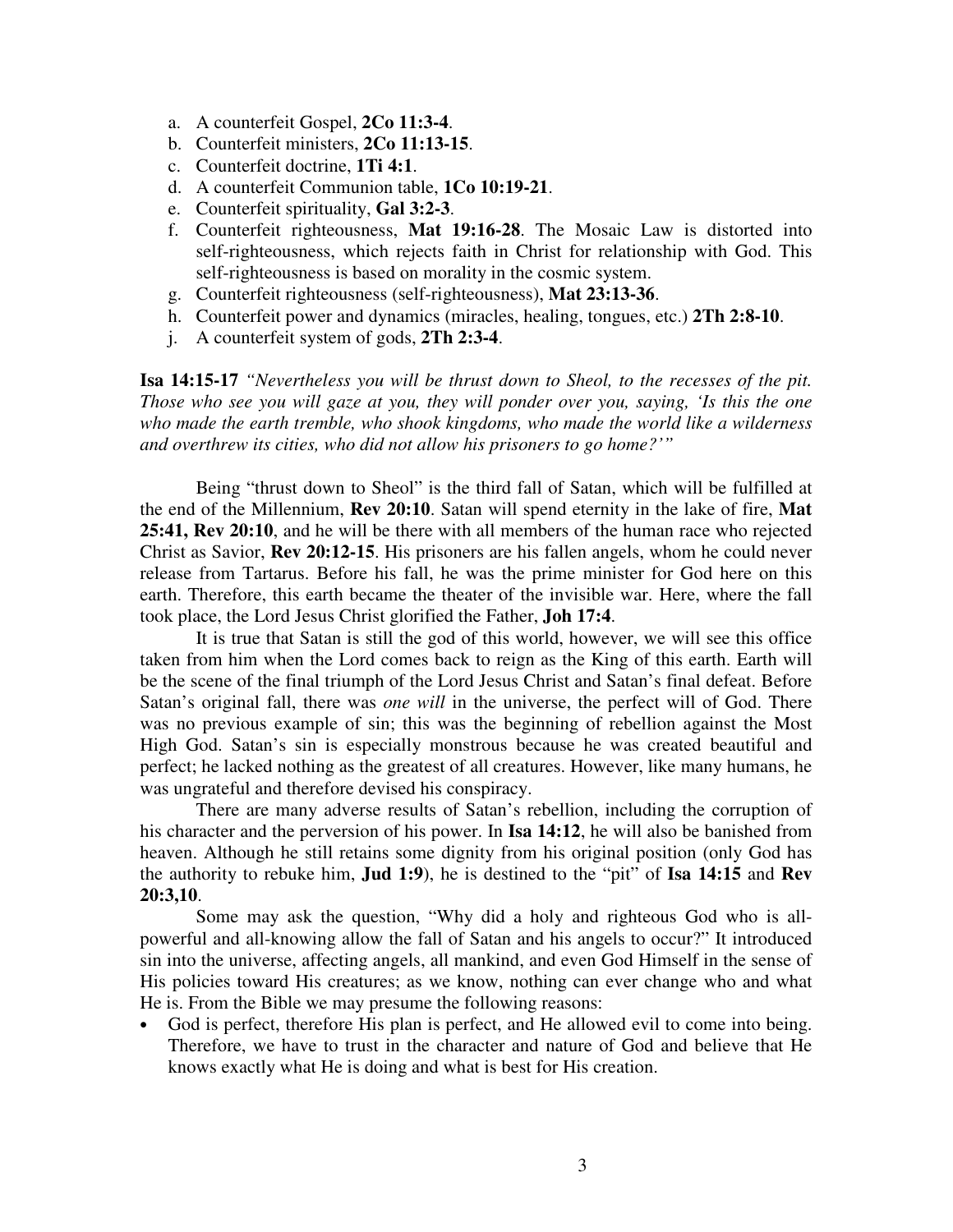- Perhaps He allowed angels to rebel in order that He might give an explicit example of the wretchedness and degeneration of sin.
- He used the test to gain a group of angels to serve Him from their own free will and personal love.
- It may have been necessary to allow the fall of angels to finally show the grace of God in the preserving of some angels and in the redemption of unworthy, sinful man who fell because of Satan. In man, God will magnify His grace forever before the angels.

There are two categories of fallen angels under the command of Satan—those who are actively involved in the invisible war surrounding planet earth, and the incapacitated (non-operational) fallen angels imprisoned under the earth. We will first study the non-operational demons. These include two groups of angels who are in prison at this time and will be released in the future. The angels of **Gen 6**, who were involved in the angelic attack designed to infiltrate the human race, are now incarcerated underneath the ground in a compartment of Hades called Tartarus. These are the angels who cohabited with human women and conceived super-creatures who were half angel and half human, **Gen 6:4**, *"The Nephilim were on the earth in those days, and also afterward, when the sons of God* [angels] *had sex with the daughters of men, and they bore children to them. Those were the mighty men who were of old, men of renown."*

The second category of incapacitated angels is the first *demon assault army* currently incarcerated in the abyss. They are not permitted to come out of the abyss until the middle of the Tribulation period. The abyss holds "criminal" demons who violated the boundaries of the angelic conflict, and is the location of Satan's second-in-command, called Abaddon in the Hebrew (Apollyon in the Greek), who will play a major role in the tribulation; he is mentioned once in the New Testament and six times in the Old Testament. In **Rev 9**, Abaddon is allowed to leave this prison when Satan is cast out of heaven with the key to the abyss, never to return to heaven again. In **Mat 8:32**, the demons who indwelt the man called "Legion" begged our Lord not to send them to this place called the abyss when He cast them out. The abyss is the fourth compartment of Hades and is the prison for demons who have disobeyed the rules for the angelic conflict in human history. It is translated the "bottomless pit" and the "abyss" in the book of *Revelation*. The Church today is the focal point of *invisible* warfare, and therefore we are required to become *invisible* heroes. What comes out of the abyss will result in *visible* warfare during the Tribulation.

This first demon assault army will invade the earth during the Tribulation period, **Rev 9:1-12**. They are released from their prison to become part of the administration of discipline to cosmic believers and punishment to unbelievers. At that time, the invisible angelic conflict will become visible. There will once again be visible heroes among believers, e.g., Moses and Elijah and the 144,000 Jewish evangelists. These events indicate a tremendous change in God's plan after the Rapture of the Church occurs. When Satan is cast down to the earth, he will be permitted to release his three "hardcore" demon armies, and they will physically attack human beings. These demons will torture members of the human race to the point that they will want to die but will not be permitted to die. The attack will be made over a period of five months against man with only two restrictions, (1) only those in the cosmic (world) system can be attacked (believers in the plan of God are protected by the "wall of fire"), and (2) they cannot be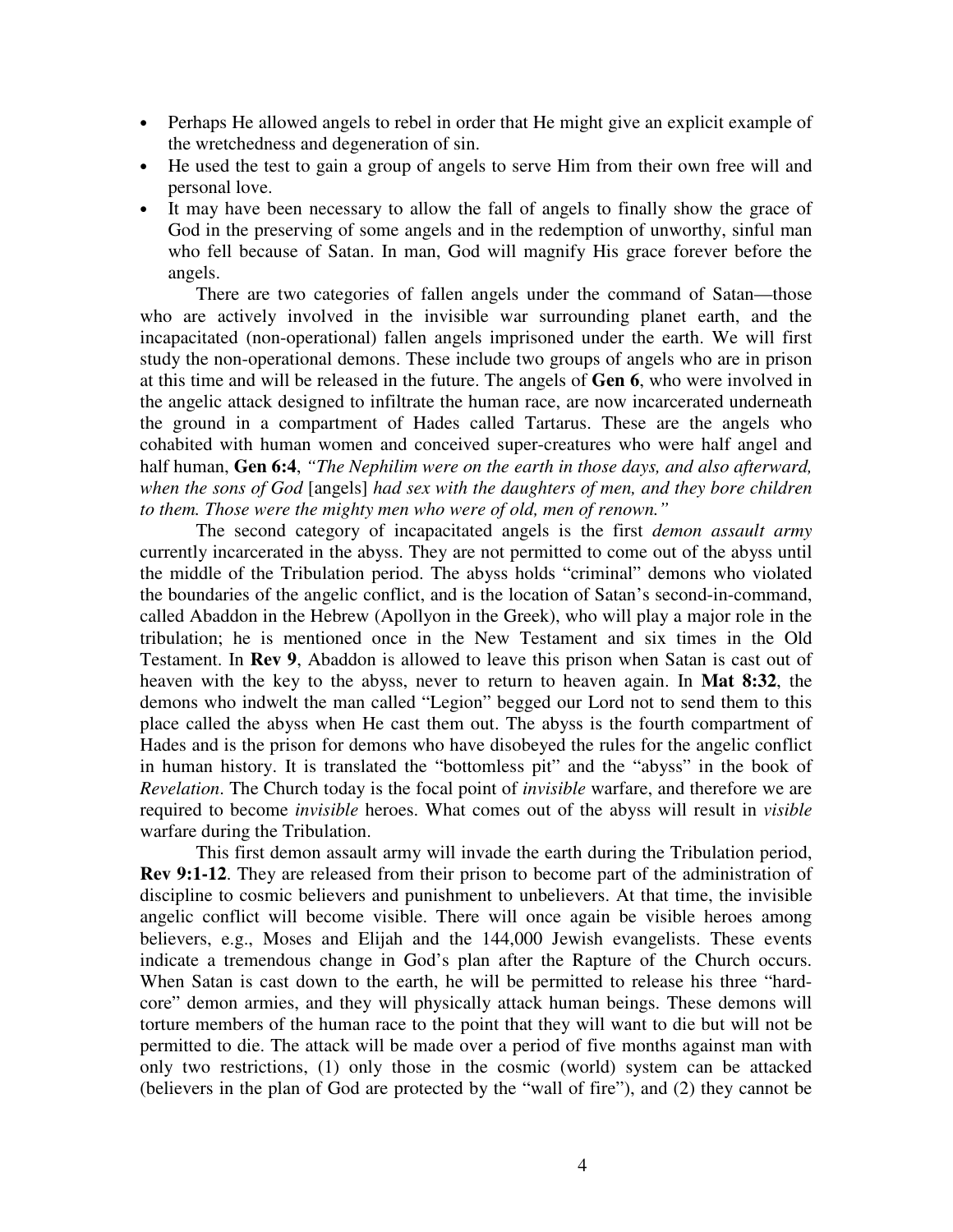killed. What we are about to study, according to the Bible, could happen three and a half years from today. There will come a time on this earth called the Great Tribulation when **Rev 9** will become a reality. It will be:

- A time of wrath, **1Th 5:9; Rev 6:16-17, 11:18, 14:19**.
- A time of judgment, **Rev 14:7, 15:4, 16:5-17**.
- A time of indignation, **Isa 26:20-21, 34:1-3**.
- A time of punishment, **Isa 24:20-21**.
- A time of trial, **Rev 3:10**.
- A time of trouble, **Jer 30:7**.
- A time of destruction, **Joe 1:15**.
- A time of darkness, **Joe 2:2, Zep 1:14-18**.

It is a very difficult time to be alive. However, if you are a believer in the Lord Jesus Christ today, you will not be here during this period.

**Rev 9:1-2a** *And the fifth angel sounded, and I saw a star from heaven* [Satan] *which had fallen to the earth; and the key of the bottomless pit was given to him. And he opened the bottomless pit* [the abyss]*.*

The fifth angel is one of the elect angles who have privileges and authority for glorifying our Lord during the first angelic rebellion. The word translated "bottomless" is *"abussos,"* where we get the word "abyss." The word "pit" is the noun *"phrear,"* which means a well and refers to the pit of the abyss. Before God the Father throws Satan to the earth, he gives him the power and authority to release the first demon army. Satan will actually torture his own servants because he is an ungrateful master. Once he can no longer use those in the cosmic system, he tries to destroy them in his satanic frustration. The tragedy is that today there are also born-again believers who serve the will of Satan.

Satan seeks to defeat God in the angelic conflict, and when he is cast to the earth and given the key to the abyss, he immediately uses what God has given him to destroy those that have served him against God, both carnal believers and unbelievers.

**Rev 9:2b** *And he* [Satan] *opened the abyss; and smoke went up out of the pit, like the smoke of a great furnace; and the sun and the air became darkened by the smoke of the pit.*

This "smoke" explains several verses related to the demon prisons in Hades. There are two areas where demons are in prison, Tartarus, which contains smoke, and the abyss. They are chained in clouds of darkness.

**Rev 9:3** *And out of the smoke came forth locusts upon the earth; and power was given them, as the scorpions of the earth have power.*

The Bible must be interpreted in the time that it was written, and these are not literal locusts or scorpions. The destructive behavior of the locust and the deadly venom of the scorpion were the best ways in which the first demon assault army could be described in the ancient world. The locust plague is used as an analogy for an army of destruction several times in the Bible. A swarm of locusts can destroy everything in its path, and